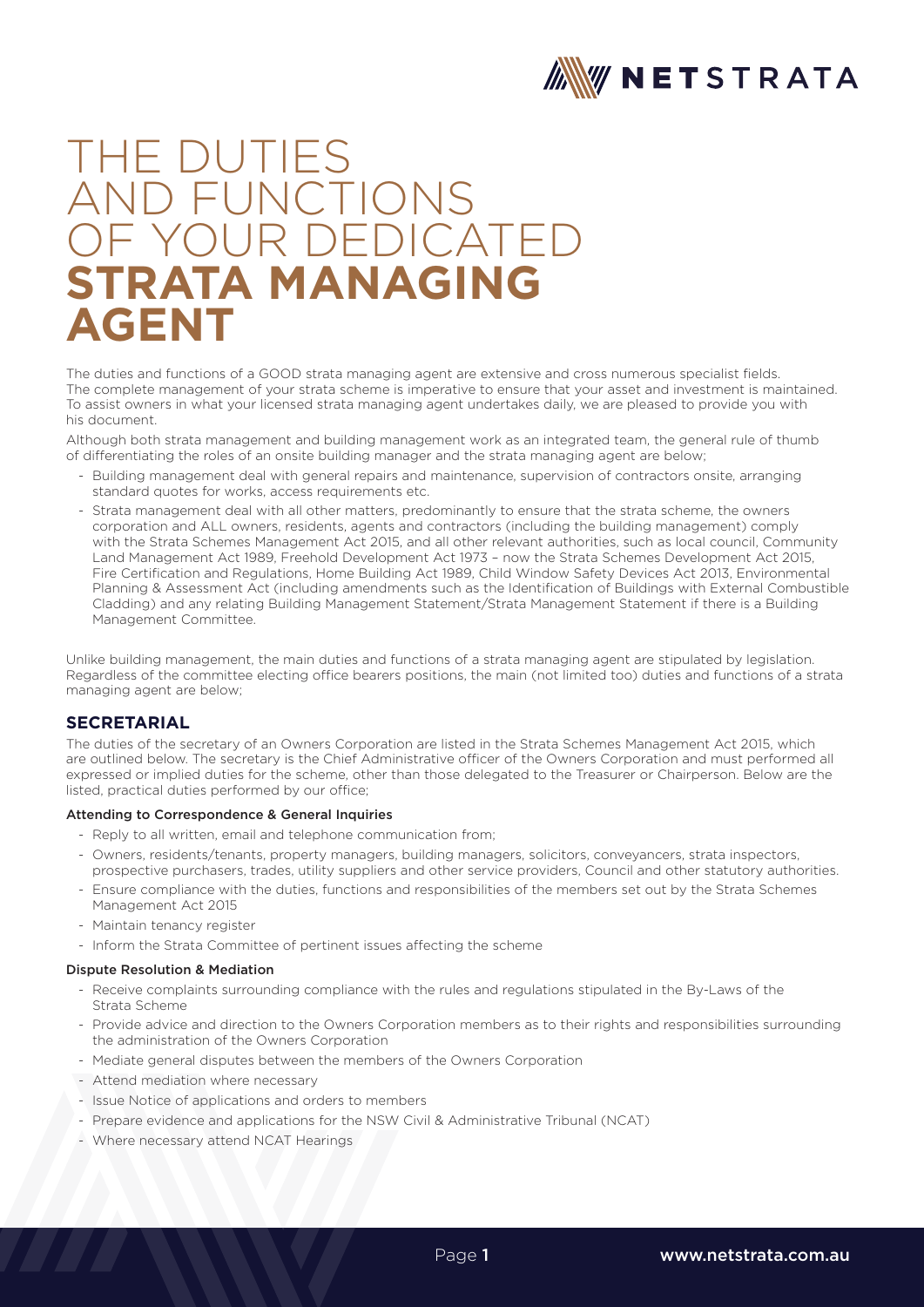

### Record Keeping and Meeting procedures

- Ensure all the schemes records are maintained in accordance with the relevant Act and the provisions stipulated in the Strata Schemes Management Act 2015
- Maintain the Strata Roll
- Facilitate section 182 & 183 inspections of the Owners Corporation's records pursuant to the Act
- Issue notices of Owners Corporation Meetings in accordance to the provisions stipulated in the Strata Schemes Management Act 2015
- Ensure all meeting notices and agenda items comply with the Strata Schemes Management Act 2015
- Write minutes and distribute them in accordance with the Strata Schemes Management Act 2015
- Post copies of minutes on our Netstrata online portal for easy access by members
- Action the resolutions of Owners Corporation meetings
- Maintain restricted key or swipe tag registers (in conjunction with the Building Management)
- Maintain a schedule of the registered By-laws
- Maintain and affix the common seal where required

### Building Maintenance and Trade Compliance

- Arrange the Annual Fire Safety Inspection of all lots of the Owners Corporation in conjunction with the Building Management
- Ensure that periodical maintenance and testing of fire apparatus is undertaken to ensure compliance which directly affects the Building Insurance. (e.g. sprinkler systems and hydrants)
- Authorise the Annual Fire Safety certificate
- Provide certificates of fire compliance to the local council and NSW Fire Brigades
- Ensure the certification of air-conditioning towers and cooling systems
- Maintain the certificates of compliance to Work Cover for all major apparatus within the scheme (e.g. lifts)
- Ensure all trades sent to the site are WH&S and Work Cover compliant, licensed to perform the assigned works and carry the appropriate workers compensation and liability insurance. Arrange insurance claim work (offsite)
- Where necessary engage and liaise with engineers for detailed or specialised works
- Contract negotiations for service contracts
- Source quotations from utility suppliers
- Implement and source new energy efficient practices for your scheme
- Manage capital works fund works such as painting, carpet replacement, major refurbishments and major unexpected expenditure works
- Manage Building Defect Claims
- Undertake regular inspections of the common property

#### Insurance Compliance

- Arrange annual valuation for Building Insurance
- Prepare claims history for potential insurance providers
- Complete insurance renewal applications
- Source quotations from specialist strata insurers via an appointed Broker
- Effect insurances and ensure all statutory insurances are in place
- Administer all insurance claims and arrange insurance claim assessors where necessary
- Notify insurers of issues of significance to the scheme such as fire certification and WH&S compliance
- Notify insurers of change of use of a lot or business within the scheme
- Ensure financial services guide and policy disclosure statements are maintained on schemes records
- Complete wage and salary declarations for Workers Compensation insurance
- Upload Certificate of Insurance on the Netstrata online portal
- Provide certificate to owners and mortgagees when requested

# **TREASURER**

The duties of the treasurer of an Owners Corporation are listed in the Strata Schemes Management Act 2015, which are detailed below. The treasurer is the Chief Financial Officer for the scheme and is responsible for ensuring the financial stability of the Owners Corporation.

## Invoice and Payment Approvals

- Process and approve all invoices issued to the Owners Corporation, remit each approved payment.
- Authorise invoices for payment against approved quotations &/or work order requisitions
- Record and receipt transactions within the Owners Corporation account
- Monitor cash flow to ensure accounts can be paid or future expenses can be maintained
- Monitor financial performance against budget provisions
- Retain a copy of all invoices on the Owners Corporation records
- Issue copies of any and all invoices to owners upon request